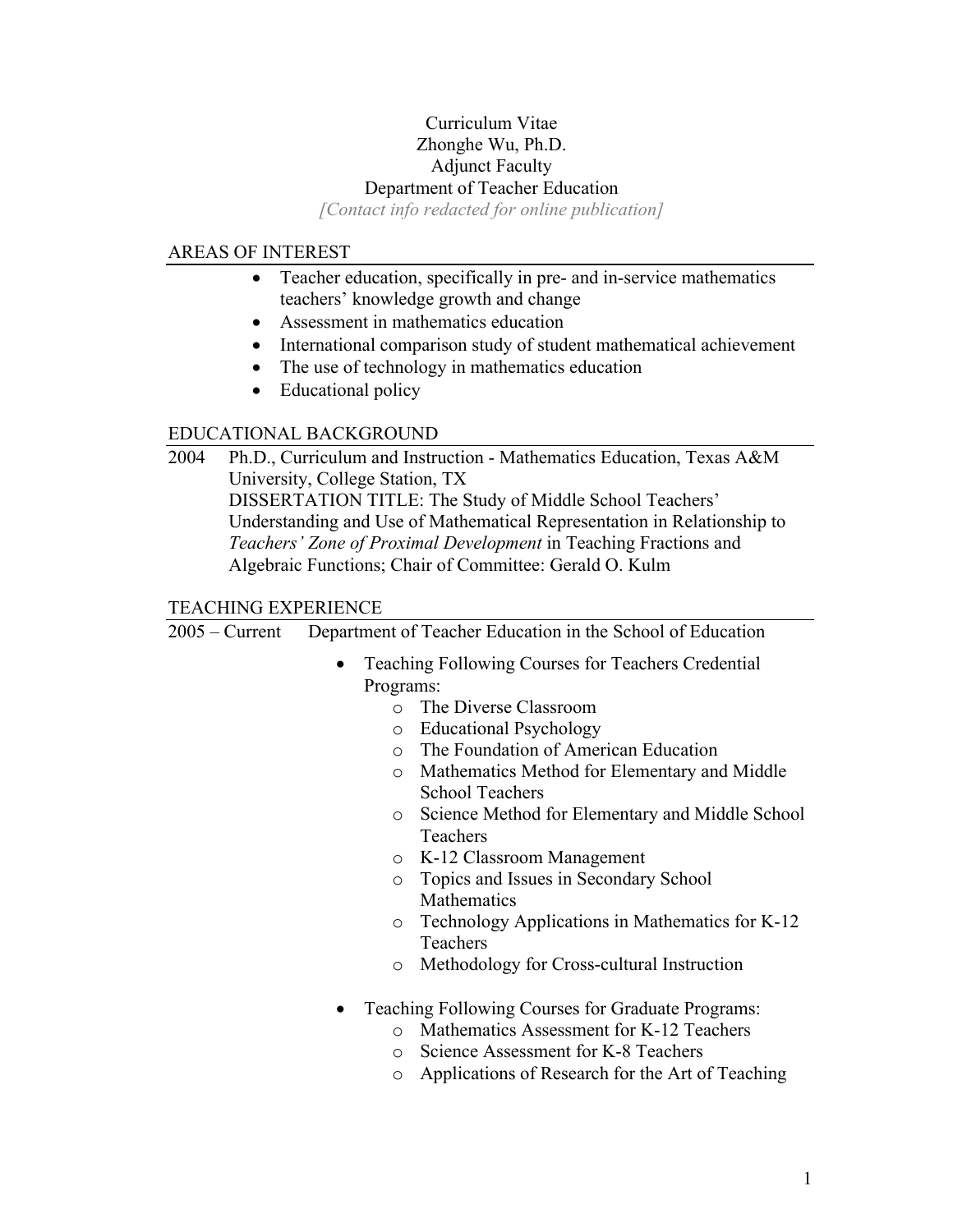| o Program Design: Curriculum Theory, Design, and |
|--------------------------------------------------|
| Assessment                                       |

- o Models of Teaching: Theories, Applications and Practice
- o [Instruction Theory in Curriculum, Instruction, and](http://nu.edu/Academics/Schools/SOE/TeacherEducation/Courses/MAT644.html) [Technology](http://nu.edu/Academics/Schools/SOE/TeacherEducation/Courses/MAT644.html)
- o Action Research for Mathematics Education
- o Quantitative Research Method for Teachers
- o STEM Teaching and Learning in K-12
- Developed Master of Art in Teaching in Mathematics Education program
- Developed Mathematics Methods Courses for Teacher Credential Program
- Supervisor of Student Teaching and Internship Program
- Committee Member for Doctoral Dissertation Michele Starkey. (2009). *Mathematical problem-solving and self-efficacy of female college students.* Lynda McCoy. (2016). *The Effects of Experiential Learning Methods on Building Elementary Teachers' Mathematics Content Knowledge and Self-Efficacy.*

### 2004 – 2005 Department of ELEC in College of Education, Slippery Rock University of Pennsylvania, Slippery Rock, PA

- Taught Following Course for Teacher Education Program: o Math Methods for K-8 Teachers
- Supervisor of Student Teaching

### 1998 – 2000. Middle School Teacher

- Taught mathematics at  $6<sup>th</sup>$  to  $8<sup>th</sup>$  levels Brazos School for Inquiry and Creativity, Bryan, TX
- Taught mathematics at  $7<sup>th</sup>$  grade level Bryan Independent School District, Bryan, TX

### OTHER PROFESSIONAL EXPERIENCE

| Spring $2018 -$ | Served as an Editor-in-Chief of Journal of Innovative Teaching   |
|-----------------|------------------------------------------------------------------|
|                 | $&$ Learning (JRIT $&$ L)                                        |
|                 | http://www.emeraldgrouppublishing.com/services/publishing/jrit/i |
|                 | ndex.htm                                                         |

Fall 2015 Served as a Multiple Subject Credential Program SCET revision Review Committee for State of California.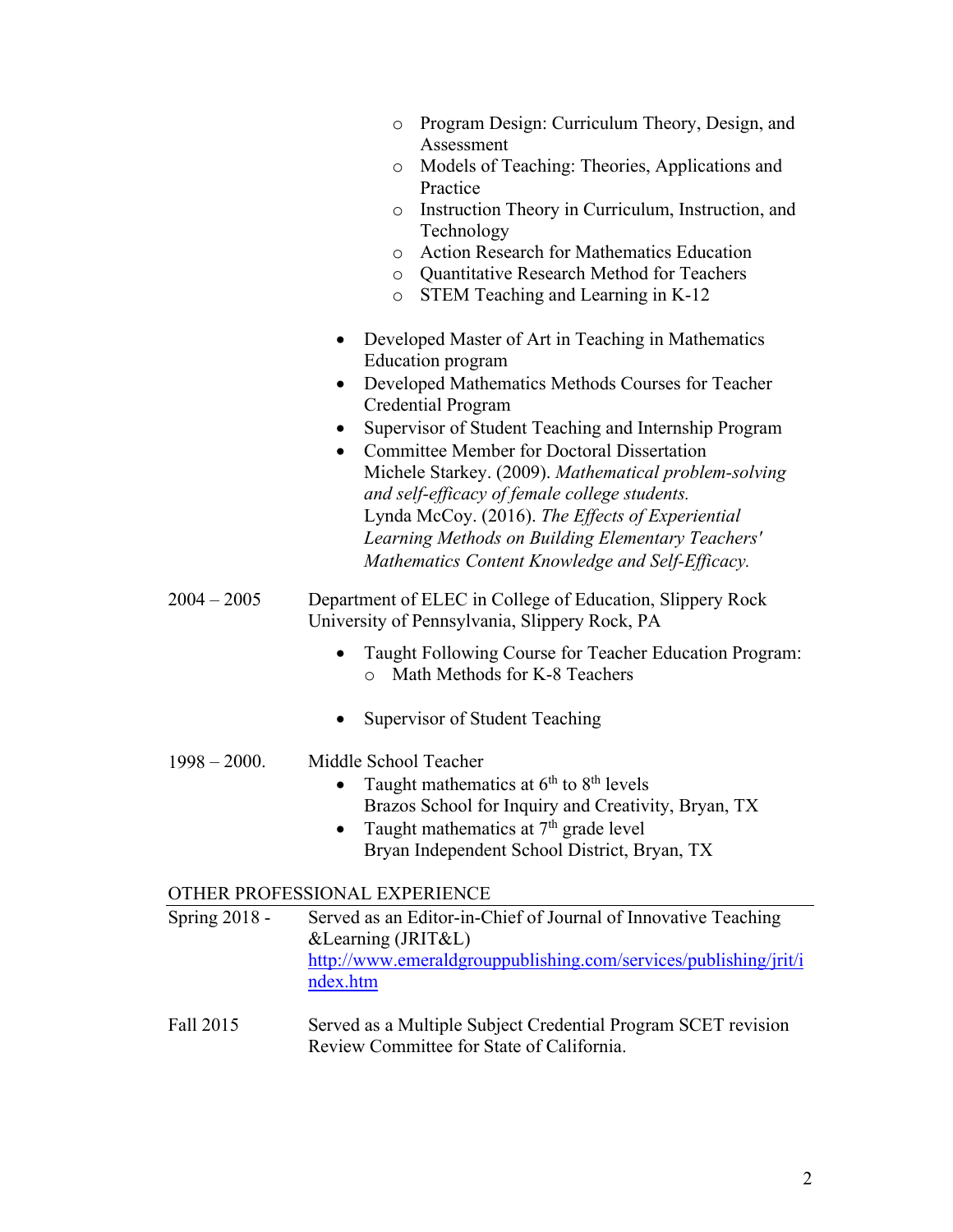| Spring 2014          | Invited to be a discussion panel of International Educational<br><b>Technology Outlook</b>                                                                                                                                                      |
|----------------------|-------------------------------------------------------------------------------------------------------------------------------------------------------------------------------------------------------------------------------------------------|
| Fall 2014            | Appointed by State Board of Education (SBE) to be a member of<br>the mathematics Instructional Materials Advisory Panel (IMAP)<br>for mathematics textbook (2014-2021)                                                                          |
| Fall 2014            | Invited to participate in 2014 Western China Overseas High Tech<br>and High Talents Conference Sichuan, China                                                                                                                                   |
| $2011 -$ Current     | Provide hundreds of educational talks and training sessions for<br>teachers, educators, and scholars from overseas                                                                                                                              |
| Summer 2010 and 2011 |                                                                                                                                                                                                                                                 |
|                      | Invited as a visiting professor for research collaboratively on<br>Chinese Minority group in Northwest University for Nationalities                                                                                                             |
| $2008 - 2009$        | Obtained California Teacher Performance Assessment Certificate<br>$1-4(2008)$<br><b>Subject Specific Pedagogy</b><br>Designing Instruction<br>Assessing Learning Task<br><b>Culminating Teaching Experience Task</b>                            |
| Fall 2007            | Appointed by State Board of Education (SBE) to be a member of<br>the mathematics Instructional Materials Advisory Panel (IMAP)<br>for mathematics textbook (2007-2014)                                                                          |
| Summer, 2007         | International Studies Database Training Seminar, Washington, DC                                                                                                                                                                                 |
| Summer, 2006         | TI-NetLogo Workshop: NETLOGO-TI Research and Application,<br>Northwest University, Chicago, IL                                                                                                                                                  |
| Summer, 2006         | Research Method and Assessment Training: National Assessment<br>of Educational Progress (NAEP), U.S. Department of Education,<br>Washington, D.C.                                                                                               |
| Summer, 2005         | Research Method and Assessment Training: Program for<br>International Student Assessment (PISA), U.S. Department of<br>Education, Washington, D.C.                                                                                              |
| $2003 - 2004$        | Graduate Researcher for the Middle School Mathematics Project<br>(MSMP), an IERI-funded five-year project (2001-2006) that is a<br>national effort to help teachers grow content and pedagogical<br>knowledge through professional development. |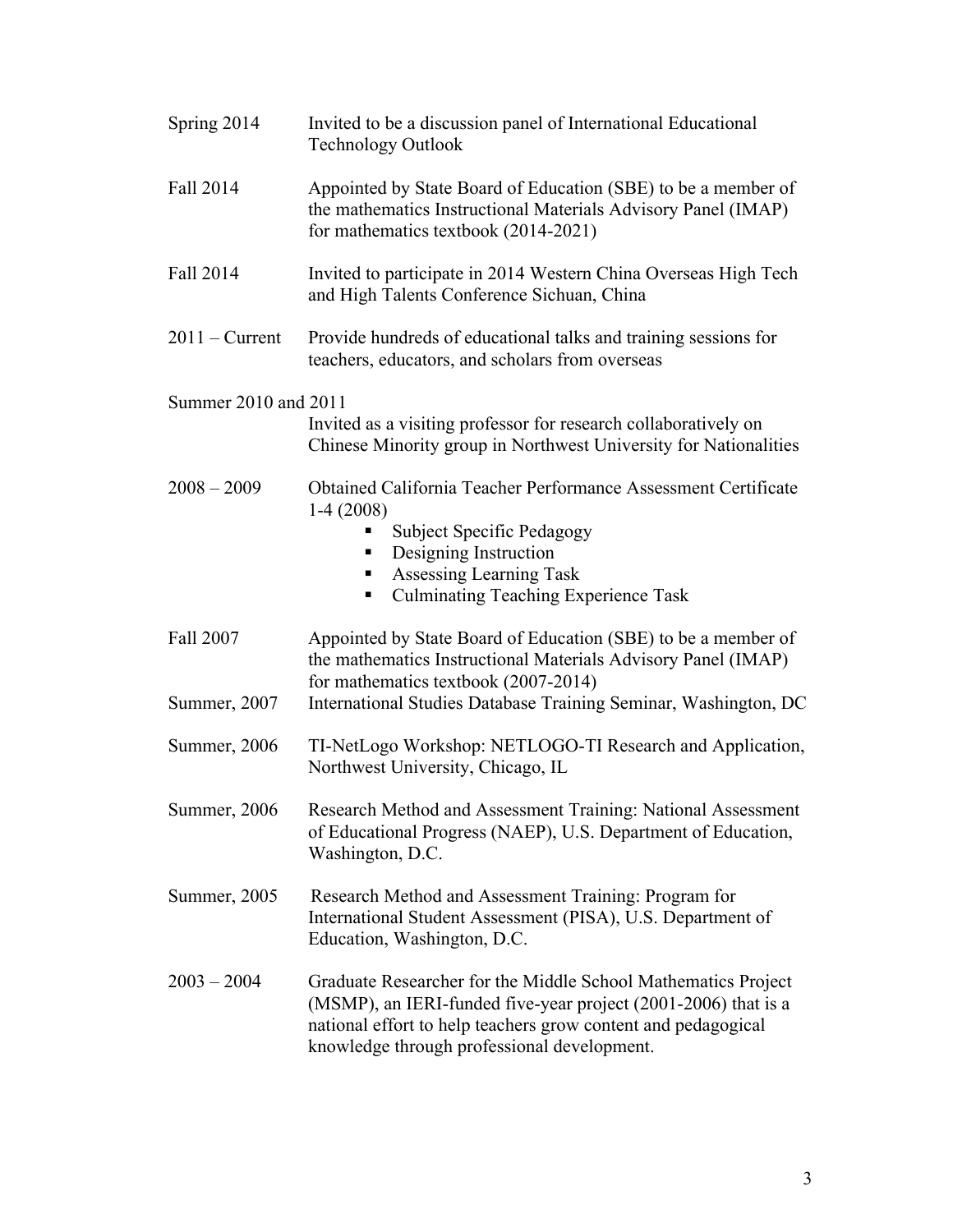| $2003 - 2004$ | Co- Curriculum Developer of After School Math/Science Project<br>(Elementary and Middle School). This program was funded to<br>establish an After School Project for the Greater Dallas Boys &<br>Girls Club (GDBGC) aiming at promoting learning mathematics<br>and science for children living in poverty. Responsibilities<br>included developing math/science integrated curriculum and |
|---------------|---------------------------------------------------------------------------------------------------------------------------------------------------------------------------------------------------------------------------------------------------------------------------------------------------------------------------------------------------------------------------------------------|
|               | instruction and training teachers.                                                                                                                                                                                                                                                                                                                                                          |

2001- 2003 Graduate Researcher for the Show-Me Project, a NSF-funded eight-year project (1997-2005) that was a national effort to support dissemination and implementation of NSF-sponsored middle grade mathematics curricula.

### AWARDS / SCHOLARSHIPS

- Outstanding Service Award: School Science and Mathematics Association (2013)
- Excellent Scholarship Award: Chinese American Research and Development Association (2010)
- National University Presidential award (2008, 2009, and 2010)
- Outstanding Service Recognition from California Department of Education (2007)
- TI-Navigator Seed Grant from Texas Instrument (Summer, 2005)

#### PUBLICATIONS

#### **Books**

- An, S. & Wu, Z. (2017). *Teaching elementary and middle school mathematics using MSA approach: Model, Strategy, and Application*, (3rd *ed*.). Irvine, CA: Education for All
- Wu, Z. & An, S. (2015). *Teaching elementary and middle school mathematics using MSA approach: Model, Strategy, and Application*, (*2nd ed*.). Irvine, CA: Education for All
- Wu, Z. & An, S. (2012). *Teaching elementary and middle school mathematics using MSA approach.* Irvine, CA: Education for All

### **Book Chapters**

#### Your another publication:

An S., János S., Wu Z. (2017) Classroom Teaching Research for All Students. In: Kaiser G. (eds) Proceedings of the 13th International Congress on Mathematical Education. ICME-13 Monographs. Springer, Cham. [https://link.springer.com/chapter/10.1007/978-3-319-62597-3\\_82](https://urldefense.proofpoint.com/v2/url?u=https-3A__link.springer.com_chapter_10.1007_978-2D3-2D319-2D62597-2D3-5F82&d=DwMFAw&c=qwHaVVscXk_NBWd7DQFk0g&r=Gk4S_hhLVAxKxqs0HNZ1ZA&m=FLzSmQlZ2Ze0T-CthfOnQ03H2kgCv60CscU-jSUHZPM&s=r7I7DD8tLEH1fQvVYDd11BPUdMuz-miea8HdTLX-Rdk&e=)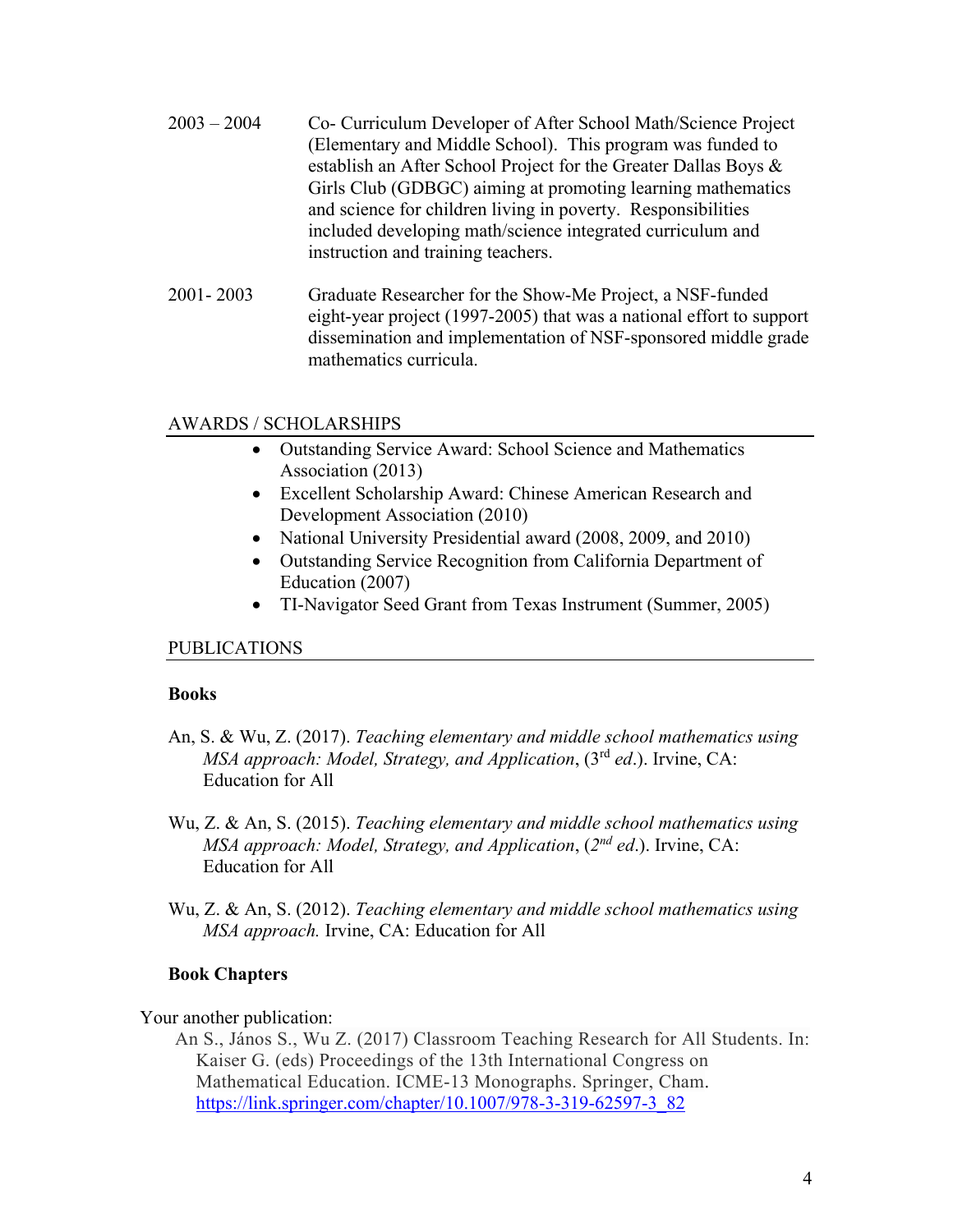- An. S, Wu, Z., & An. S. A. (2016). Comparing U.S. and Chinese teachers' multidigit division knowledge. In J. Cai (Ed.) *Teaching and Teacher Education V*. Beijing, China: People's Publisher.
- Wu, Z., An, S., & An, A. S. (2013). Fathers' role in Chinese children's education. In J. Pattnaik (Ed.), *Father Involvement in Young Children's Lives*. Berlin Germany: Springer
- An, S. & Wu, Z. (2008). Approaches to assessing students' thinking from analyzing errors in homework. M. W. Ellis (Ed.), *Mathematics for every student: Responding to diversity, NCTM book series (Grade 6-8 volume).* Reston, VA: NCTM.
- Wu, Z. & An, S. (2008). The professional development of mathematics knowledge for teaching. In Kulm, G. (Ed.), *Teacher knowledge and practice in middle grades mathematics* (pp. 103-121). Rotterdam, The Netherlands: Sense Publishers.
- Wu, Z. & An, S. (2007). Using alternative assessments to assess students' learning: Discussion of traditional and authentic assessments. In N. Idris (Ed.), *Classroom assessment in mathematics education* (pp. 19-32). Selangor, Malaysia: McGraw-Hill Education.
- An, S., Kulm, G., Wu, Z., Ma, F. & Wang, L. (2006). Impact Difference on Middle School Mathematics Teachers' Beliefs in the US and China. In F. K.S. Leung, K. D. Graf, & F. J. Lopez-Real (Eds.), *Mathematics education in different cultural traditions: A comparative study of East Asia and the West, The 13th ICMI Study.* New York, NY: Springer.

#### **Refereed Journals**

- Wu, Z. (2017). Role of educational policy in mathematical comparison study. *Journal of Mathematics Education*. 26(4), 34-37.
- Wu, Z., & An. (2016). Addressing Challenges in Urban Teaching and Learning Math Using Model- Strategy-Application with Reasoning Approach in Linguistically and Culturally Diverse Classrooms. *Journal of Urban Learning Teaching and Research.* Vol. 12, pp.47-60.
- An. S. & Wu, Z. (2015). Using the Model-Strategy-Application approach in developing pre-Service teachers' pedagogical content knowledge and assessing their progress. *Academic Perspectives*. Vol. 11, 17-37.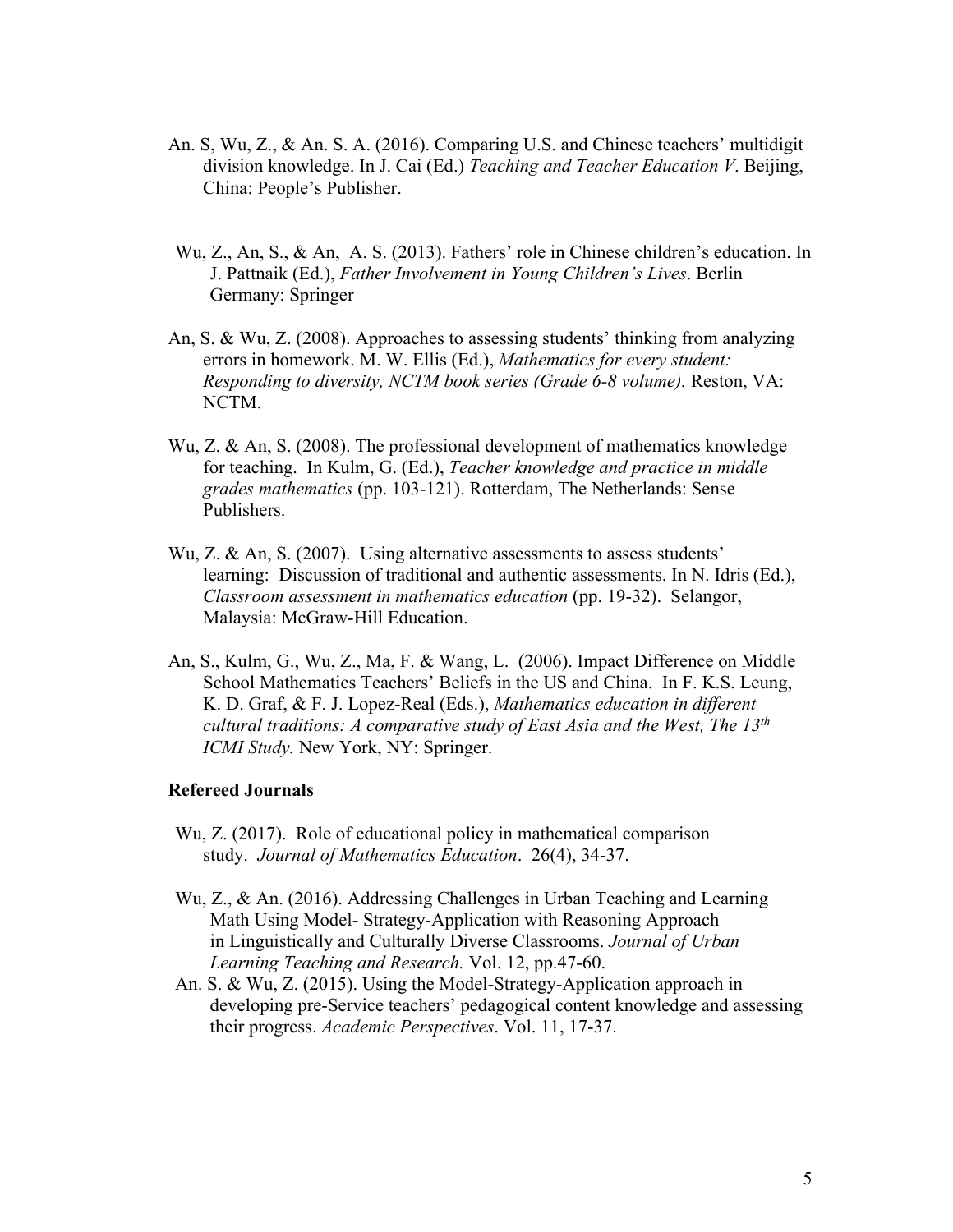- An. S. & Wu, Z. (2015). Making international experiences accessible to in-service teachers through East meets West program. *Journal of Urban Learning Teaching and Research. Vol.11, 99-117* <http://www.aera-ultr.org/pdf/JULTR2015.pdf>
- An, S., Wu, Z., & An, S. A. (2015). Comparing U.S. and Chinese Teachers' Multidigit Division Knowledge. In [B. Sriraman,](http://www.infoagepub.com/authors/bharath-sriraman) J. Cai, [K. Lee,](http://www.infoagepub.com/authors/kyeong-hwa-lee) [L. Fan,](http://www.infoagepub.com/authors/lianghuo-fan) [Y.](http://www.infoagepub.com/authors/yoshinori-shimizu)  [Shimizu,](http://www.infoagepub.com/authors/yoshinori-shimizu) [C. S. Lim,](http://www.infoagepub.com/authors/chap-sam-lim) & [K. Subramaniam,](http://www.infoagepub.com/authors/k-subramaniam) (Eds.), *The First Sourcebook on Asian Research in Mathematics Education - 2 Volumes: China, Korea, Singapore, Japan, Malaysia and India.* Charlotte, NC: Information Age Publishing.
- Wu, Z., & An, S. (2014). Listen to students' voices: A case study of assessing perspective teachers' thinking in culturally and linguistically diverse classrooms. *Academic Perspectives*. Vol. 10, 58-70.
- An, S., & Wu, Z. (2014). Using the Evidence-Based MSA Approach to Enhance Teacher Knowledge in Student Mathematics Learning and Assessment. *Journal of Mathematics Education,* Vol 7, No. 2, 108-129
- Wu, Z. (2014). Teacher narratives: Constructing Webquest to integrate instruction, technology, and assessment. *National Social Science Technology Journal.*
- Wu, Z. (2013). Influence of the Reformed Mathematics Textbooks on Student Achievement in China. *[International Journal of Humanities and Social Science.](http://www.ijhssnet.com/) 2(3).310-323* <http://www.springerlink.com/content/v83465j6p823g053/>
- An, S. & Wu, Z. (2012). Enhancing mathematics teachers' knowledge of students' thinking from assessing and analyzing misconceptions in homework. *International Journal of Science and Mathematics Education*. 10, *717-753.* <http://www.springerlink.com/content/v83465j6p823g053/>
- Xu, L., Lin, Y., & Wu, Z. (2010). The constructive proof and corollary of three wellknown series theorem in number theory. *College Mathematics (Chinese version). 26*(6), 123-128.
- Sun, Y., An, S., Wu, Z., & Li, X. (2010). An international perspective on sixth grade mathematics final exams between Beijing and New York. *New Waves— Educational Research & Development. 13*(1) 3-11
- An, S., & Wu, Z. (2009). A balance Chinese mathematics instruction and its cultural influences. *Preceding of the 33rd Conference of the International Group for the Psychology of Mathematics Education,* Thessaloniki, Greece, Vol. 1, 112.
- Wu, Z., Ma, F., & An, S. (2009). Beyond traditional curriculum: Effectiveness of new mathematics curriculum achievement in China. *Preceding of the 33rd*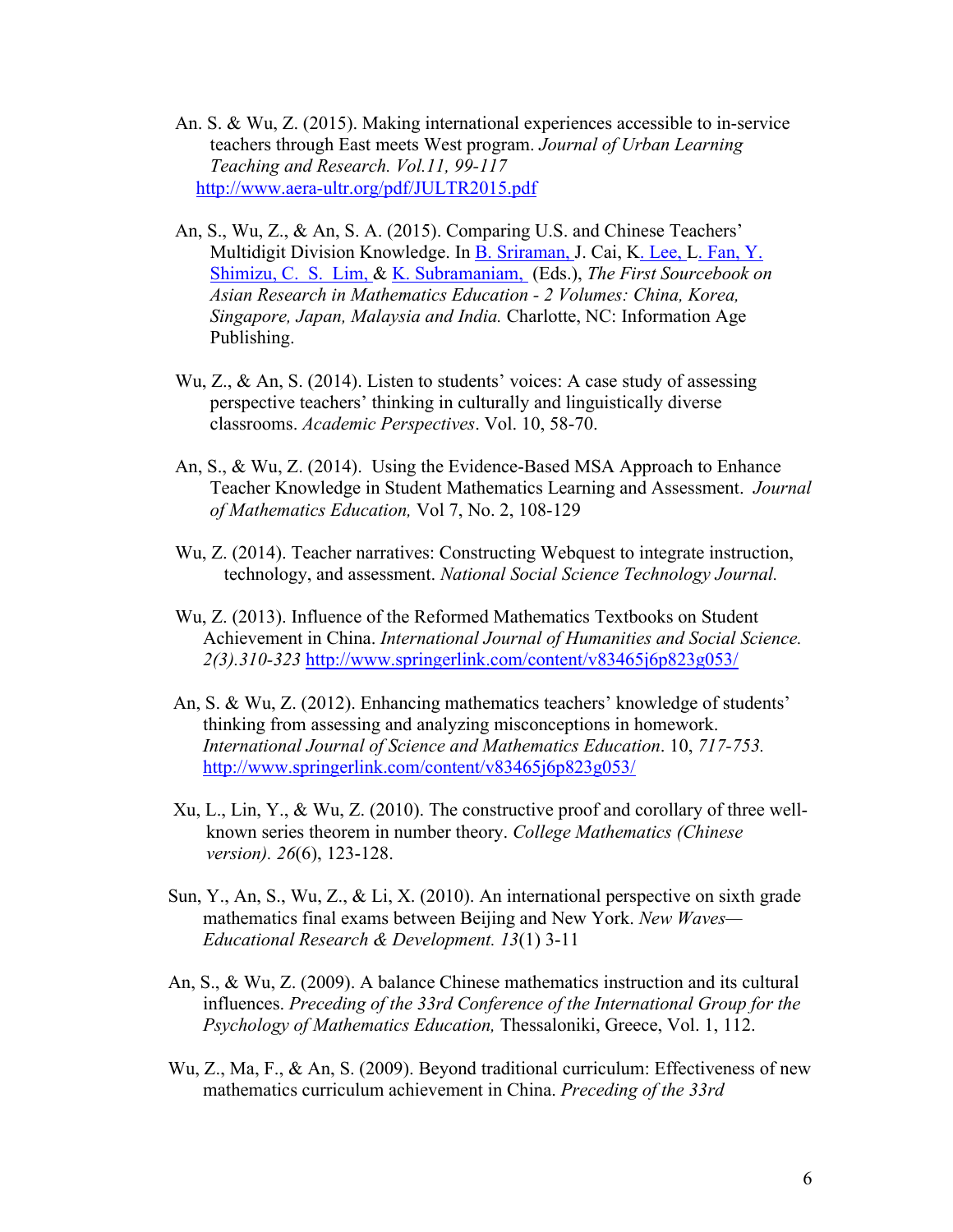*Conference of the International Group for the Psychology of Mathematics Education,* Thessaloniki, Greece, Vol. 5, 504.

- Wu, Z., An. S., King, J., Ramirez, M., & Evans, S. (2009). Second grade "professor": Using graphic organizers and the mathematician's chair enhances second graders' proficiency in solving word problems. *Teaching Children Mathematics. 15*(1), 34-42.
- Wu, Z. (2009). Comparison study of teachers' knowledge and confidence in integrating technology in teaching mathematics in elementary school in the U.S. and China. *The Journal of Research in Innovative Teaching*. *2*(1), 126-135.
- Wu, Z. (2008). Using the MSA model to assess Chinese sixth graders' mathematics proficiency. *Journal of Mathematics Education. 1*(1), 70-90.
- Hu, J., Tang, Z, Xu, L., & Wu, Z. (2008). Briefing on MM education: A new way of mathematics teaching. *Journal of Mathematics Education. 1*(1), 109-113.
- Wu, Z. (2008). A bridge for ELL student learning mathematics: Multiple representations. *National Association for Bilingual Education News*, July – October, 7-12.
- Wu, Z., & An, S. (2008). Shaping teaching ability in K-8 math classrooms. *Proceeding of the joint meeting of PME 32 and PME-NA XXX,* Morelia, Mexico, Vol. 1, 325.
- Wu, Z. (2007). Number sense in mathematics teaching and learning. *People's Education. 550,* 38-41.
- Wu, Z. (2007). Cooperative learning and mathematics problem solving in elementary classroom. *People's Education. 550,* 38-41.
- Wu, Z. (2007). Teaching mathematics effectively in diverse classroom. *People's Education. 550,* 38-41.
- An, S. & Wu, Z. (2007). What do we mean about effective mathematics lesson? *People's Education. 549,* 44-47.
- Wu, Z. (Spring 2006). The impact of teachers' beliefs on their changes in learning and using mathematical representations in classroom through professional development. *Holistic Education Newsletter. Spring 2006.*
- Wu, Z. (2006). Learning Mathematics with Understand: Discussion of Mathematics Proficiency. *Journal of Mathematics Education. 15(2), 41-45.*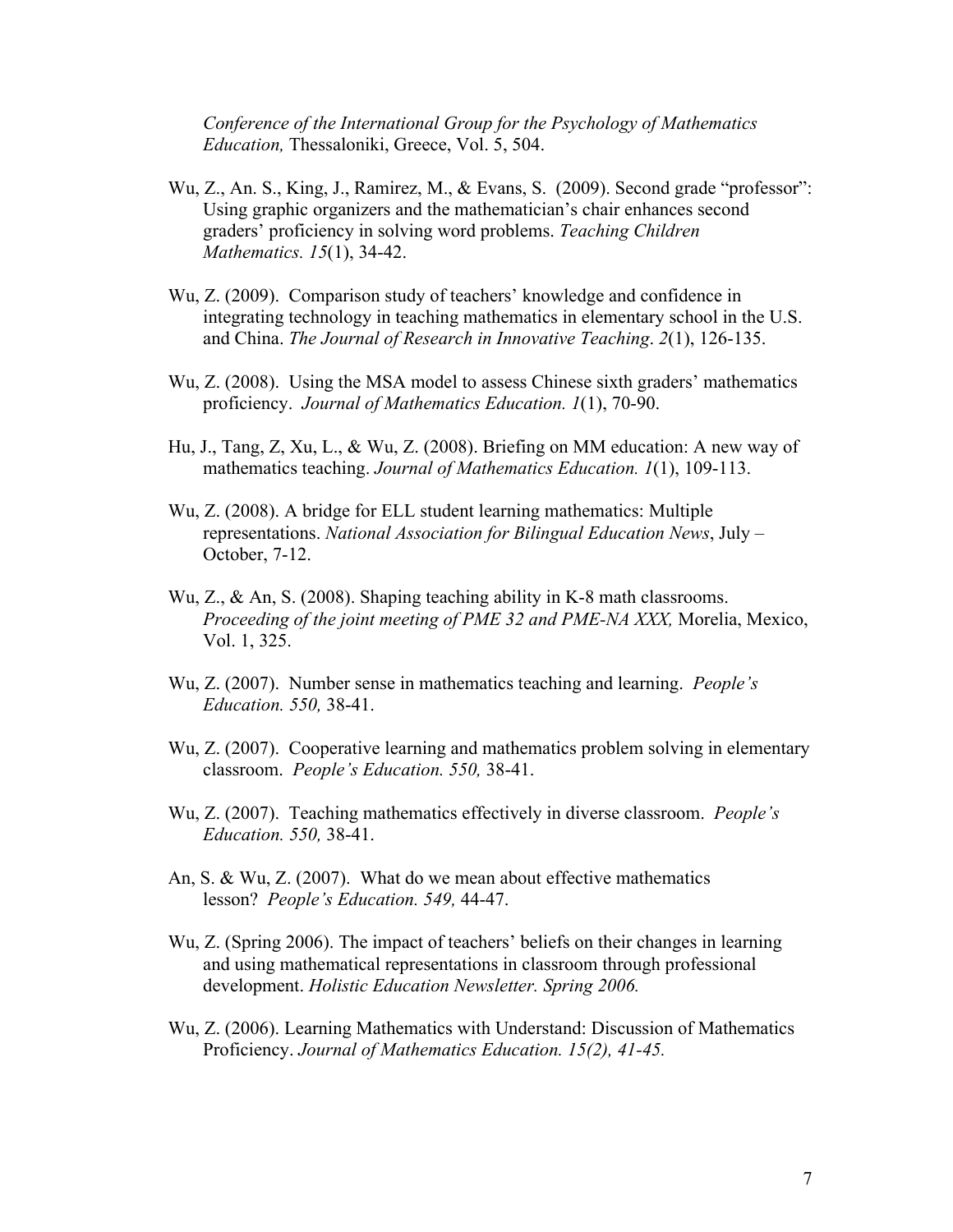- Wu, Z. (2005). Middle school teachers' learning to use mathematical representation in relationship to Teachers' Zone of Proximal Development. *Heuristic Teaching of Mathematics of International Collection of Scientific Works.* p. 298-299.
- Wu, Z. (2005). Reflection on reform of mathematics education doctoral program. *Journal of Mathematics Education*. 14(1), 77-79.
- An, S., Kulm, G., & Wu, Z. (2004). The pedagogical content knowledge of middle school mathematics teachers in China and the U.S., *Journal of Mathematics Teacher Education,* 7(2), 145-172.
- Wu, Z. (2002). Effect of teachers' knowledge and beliefs on mathematically gifted student's achievement*. Journal of Mathematics Education*. 11(4), 45-49.
- An, S., & Wu, Z. (2002). Comparative study of the development of the mathematics curriculum in the United States and China. *Curriculum History.* March 2002, pp.1-6, 10.

#### **Preceding**

- Wu, Z., An, S., Sha, J., Wei, J., & Li, L. (2014). Comparative study on understanding and proficiency between U.S. and Chinese 4<sup>th</sup> graders. *The proceeding of ICME-12 (International Commission on Mathematics Instruction),*  Berlin Germany: Springer
- Wu, Z., An, S., Mccoy, L., & Serrano, B. (2014). Empirical study teacher change through in-service education: Use evidence based MSA approach to assess student mathematics thinking . *The proceeding of ICME-12 (International Commission on Mathematics Instruction),* Berlin Germany: Springer
- Wu, Z., An, S., Wei, J., Mccoy, L., & Serrano, B. (2014). Making international experience accessible to in-service teachers through East meets West program. *The proceeding of ICME-12 (International Commission on Mathematics Instruction),* Berlin Germany: Springer
- An, S., & Wu, Z. (2009). A balance Chinese mathematics instruction and its cultural influences. *Preceding of the 33rd Conference of the International Group for the Psychology of Mathematics Education,* Thessaloniki, Greece, Vol. 1, 112.
- Wu, Z., Ma, F., & An, S. (2009). Beyond traditional curriculum: Effectiveness of new mathematics curriculum achievement in China. *Preceding of the 33rd Conference of the International Group for the Psychology of Mathematics Education,* Thessaloniki, Greece, Vol. 5, 504.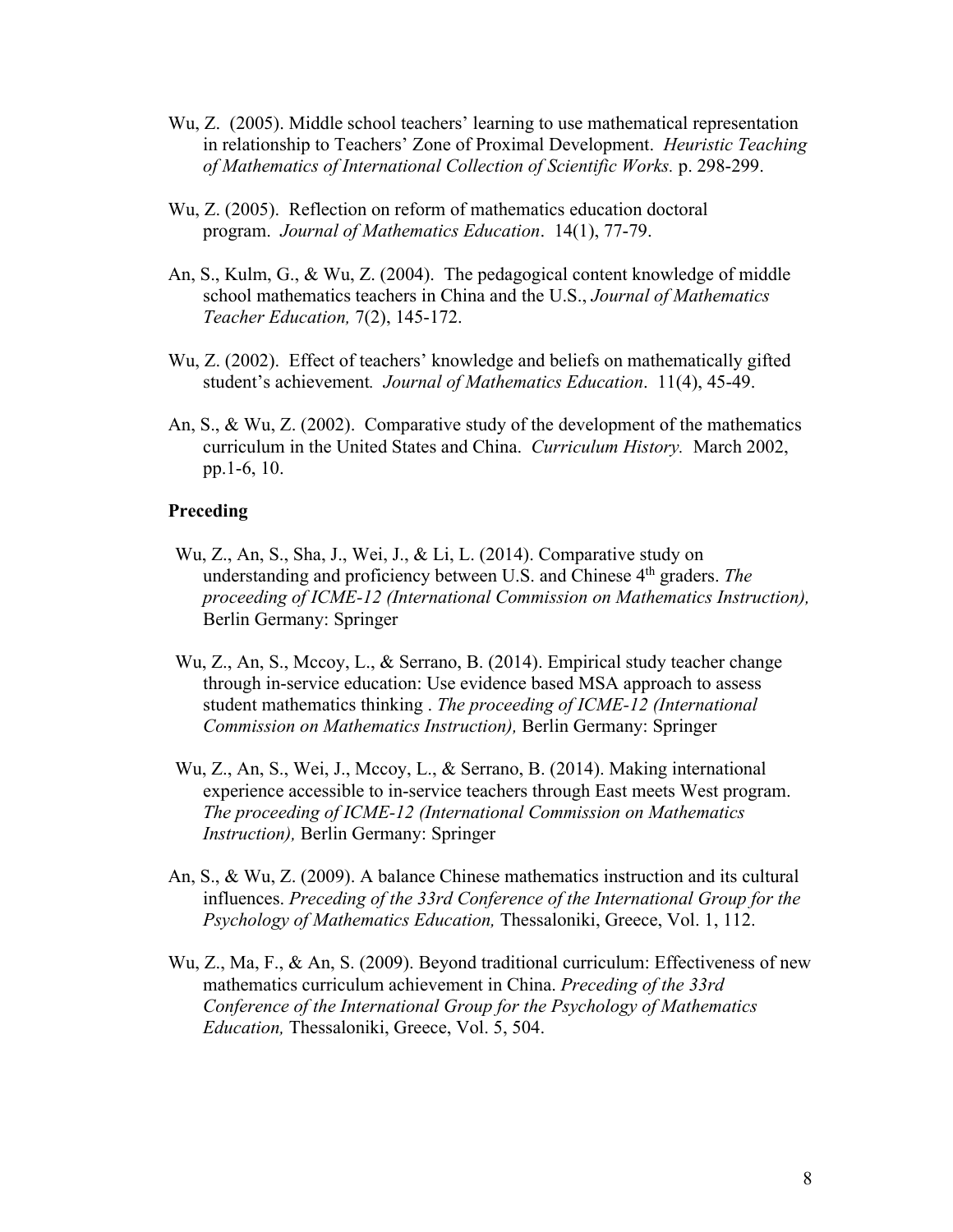- Wu, Z. (2016). Effects of using program of week in teaching on teacher learning and change in algebra thinking and algebra. Paper will be presenting at *13th International Congress on Mathematical Education (ICME 13).* Hamburg, Germany.
- Wu, Z. (2015, September). Pre-service Teachers' Mathematical Teaching Knowledge Improvement via Problem of Week in Teaching (POWT). *Power point presented at National University 2015 Fall Assembly.* San Diego, CA
- Wu, Z. & An, S. (2015, April) Addressing Challenges in Urban Teaching and Learning Math Using the Model-Strategy-Application With Reasoning Approach in Linguistically and Culturally Diverse Classrooms. *Paper presented at AERA annual conference.* Chicago, Illinois.
- Wu, Z. (2014, October). Math vocabulary. *Paper presented at Professional Development Conference for English-language Instructors.* Shanghai, China
- Wu, Z. (2014, August). Teacher narratives: Constructing Webquest to integrate instruction, technology, and assessment. *Paper presented at National Social Science Association Summer Seminar*. San Diego, CA.
- Wu, Z. (2014, March). Using authentic video lesson to support K-6 pre-service teacher learning about math/science instruction. *Paper presented at National University 2014 Spring Symposium*. San Diego, CA.
- Wu, Z. (2014, March). Teachers' knowledge and efficacy in math/science methods online course for CA credential program. *Paper presented at National University 2013 Spring Symposium*. San Diego, CA.
- Wu, Z. (2013, November). Using Chinese math video lessons to address the CCSSM. *Paper presented at School Science and Mathematics Association Annual Convention*. San Antonia, TX.
- Wu, Z. & An, S. (2013, November). Mathematical model and modeling in K-8 classrooms. *Paper presented at CMC-S.* Palm Springs, CA.
- Wu, Z., An, A.S., & An, S. (2013, April). Father's role in Chinese children education. *Paper presented at 21st Annual International Conference of CAERDA.* San Francisco, CA.
- Wu, Z. & An, S. (2012, November). Camtasia Relay technology improves online teaching and learning mathematics: introduction and demonstration. *Paper presented at School Science and Mathematics Association Annual Convention*. Birmingham, AL.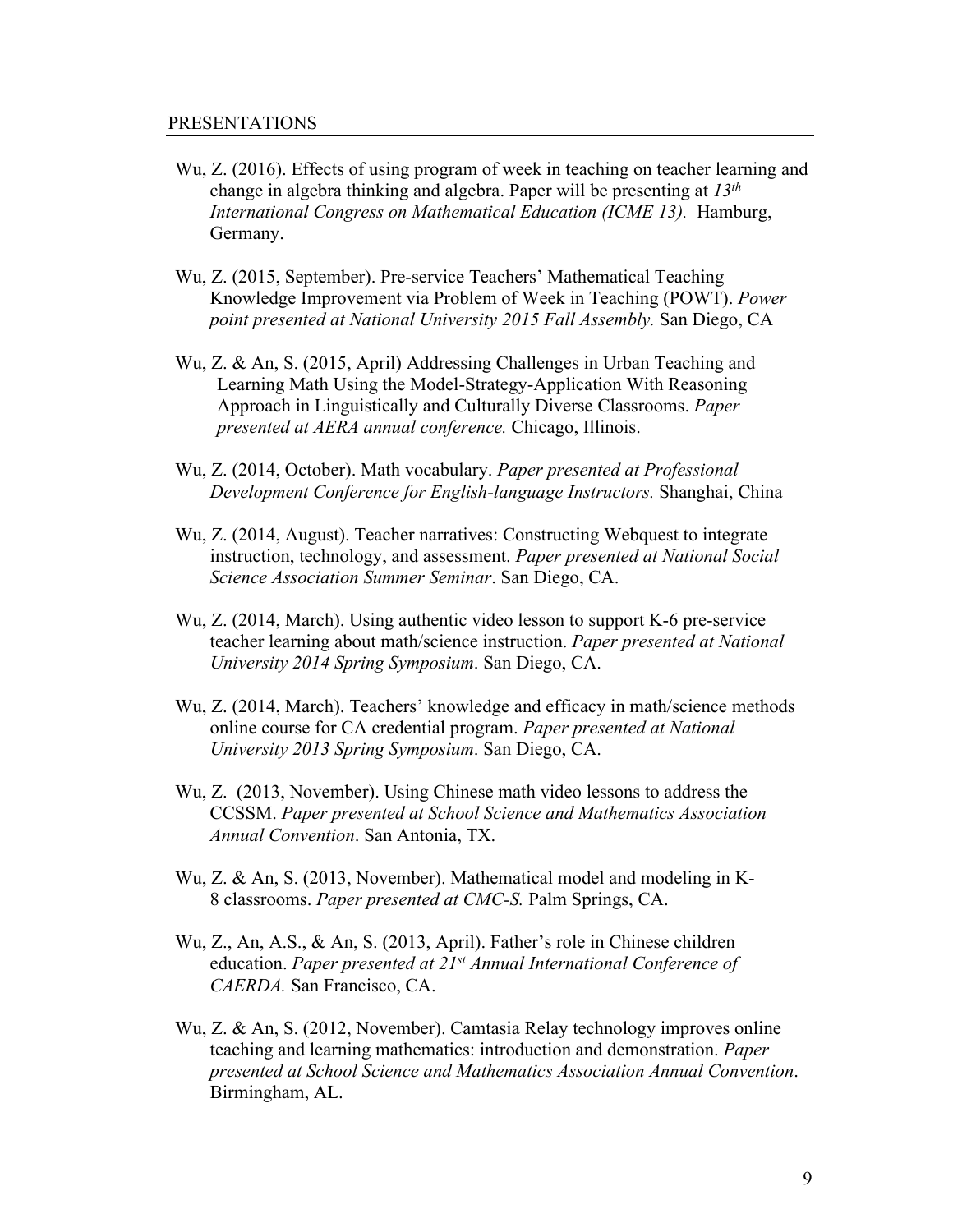- Wu, Z. & An, S. (2012, November). "Open class": Professional development model in China. *Paper presented at CMC-S.* Palm Springs, CA.
- Wu, Z. (2012, March). Use Power Point to promote teaching and learning. *Paper presented at National University 2012 Spring Symposium*. San Diego, CA.
- Wu, Z., Sha, J., Wei, J., Li, L., & An, S. (2012, July). Assessing Chinese fourth graders' mathematics proficiency. *Paper presented at 12th International Congress on Mathematical Education (ICME 12).* Seoul, South Korea.
- Wu, Z., An, S., McCoy, L., & Serrano, B. (2012, July). Making international experiences accessible to in-service teachers through East Meets West program*. Paper presented at 12th International Congress on Mathematical Education (ICME 12).* Seoul, South Korea.
- Wu, Z., An, S., McCoy, L., & Serrano, B. (2012, July). Empirical study on teacher change through in-service education: Using evidence-based MSA approach to assessing student mathematics thinking. *Paper presented at 12th International Congress on Mathematical Education (ICME 12)*. Seoul, South Korea.
- Wu, Z., & An, S. (December. 2011). Using concepts and items from PISA to promote STEM education in the Classroom*. Paper presented at CMC-N.* Asilomar, CA.
- Wu, Z. (2011, Nov.). STEM education: Opportunities and challenges. *Paper presented at School Science and Mathematics Association Annual Convention*. Colorado Spring, CO.
- Wu, Z. & McCoy, L. (2011, June). *Mathematical Modeling in Connecting Concepts to Real World Applications.* Paper presented at the 3rd Classroom Teaching Research for All Students (CTRAS) Annual Conference. Changshu, China.
- An, S., Golez, F. V.,& Wu, Z. (2011, April). East meets west: Teaching math lessons in a dual language immersion setting. *Paper presented at 2011 National Association for Asian and Pacific American Education Conference*. Long Beach, CA.
- An, S., Masunaga, H., Wu, Z., An. A. S., Golez, F. V., & Symcox, L. (2011, April). Teachers' knowledge of teaching multidigit division in the United States and China. *Paper presented at AERA annual conference.* New Orleans, LA.
- Wu, Z. & An. S. (2011, April). Effects of structured approach for enhancing ability of word problem for all students in primary grade classroom. *Paper presented at AERA annual conference.* New Orleans, LA.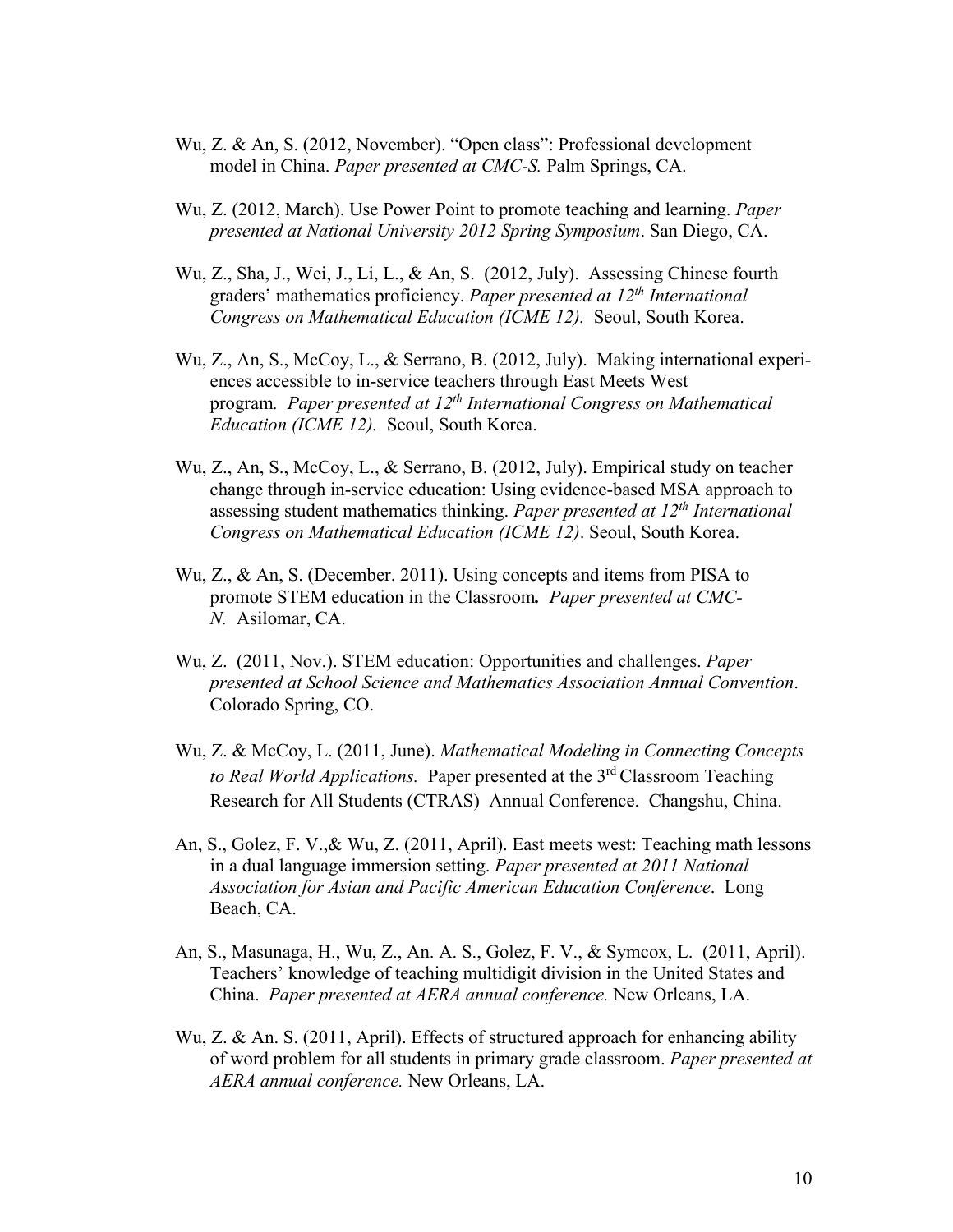- Wu, Z. (2011, Jan.). The Effects of Structured Approach for Enhancing Ability of Word Problems for all Students in Primary Grade Classroom. *Paper presented at* Ninth Annual Hawaii International Conference on Education. Honolulu, Hawaii.
- Wu, Z. (2010, Dec.). Differentiating Instruction: A way to Close the Learning Gap. *Paper presented at CMC-N*. Asilomar, CA
- Wu, Z. (2010, Nov.). Application Based Learning: Evidence Provided From Math Methods Course. *Paper presented at School Science and Mathematics Association Annual Convention*. Ft. Myers, FL.
- Wu, Z., & An, S. (2010, Oct.). History of mathematics: The way to promote teaching and learning. *Paper presented at International Study Group on History and Pedagogy of Mathematics – Americas Section*. Pasadena, CA: California Institute of Technology.
- Wu, Z. (2010, June). Secondary mathematics teaching and learning: past, today, and future. *Lectured at Hanzhou Normal University.* Hangzgou, China.
- Wu, Z. (2010, July). Overview of Journal of Mathematics Education. *Materials presented at the Chinese National Mathematics Teacher Education Conference*. Hnahzhou, China.
- Wu, Z. (2010, July). Mathematics teacher readiness in diverse classroom: New approach of California Teacher Performance Assessment. *Paper presented at Zhejiang Normal University*. Jinghua, China.
- Wu, Z. (2010, July). Linking research to practice: Classroom teaching research framework (CTRF) Discussion. *Paper presented at East China Normal University*. Shanghai, China.
- Wu, Z. (2010, April). Helping all students learn solving equations. *Paper presented at AERA annual conference.* Denver, CO.
- Wu, Z. (2010, March). Videotape analysis of mathematics effective teaching. *Invited to provide a speech at California Mathematics Council – Community College South (CMC3) conference.* Anaheim, CA
- Wu, Z. (2009, Dec.). History of math: the way to promote teaching and learning in 9-12. *Paper presented at CMC-N*. Asilomar, CA
- Wu, Z., & An, S. (2009, Nov.). History of math: the way to promote teaching and learning in K-8. *Paper presented at CMC-S.* Palm Springs, CA.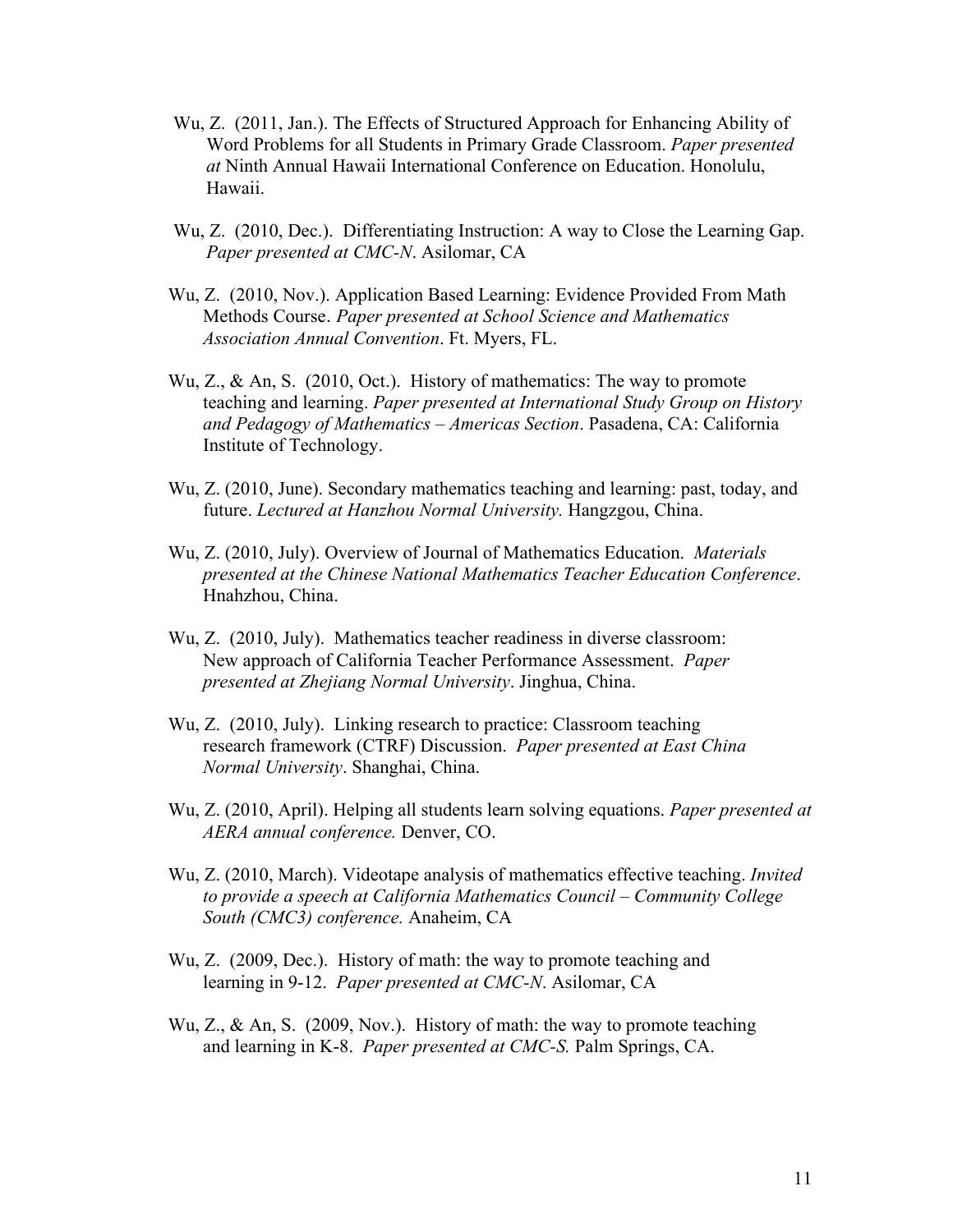- An, S., & Wu, Z. (2009, Nov.). Subject-centered teaching in Chinese instruction. *Paper presented at CMC-S,* Palm Springs, CA
- Wu, Z. (2009, May). Lesson study: Method and implementation. *Paper presented at International History of mathematics Conference.* Beijing, China.
- An, S., & Wu, Z. (2009, July). A balance Chinese mathematics instruction and its cultural influences. *Paper presented at the 33rd Conference of the International Group for the Psychology of Mathematics Education,* Thessaloniki, Greece.
- Wu, Z., Ma, F., & An, S. (2009, July). Beyond traditional curriculum: Effectiveness of new mathematics curriculum achievement in China. *Paper presented at the 33rd Conference of the International Group for the Psychology of Mathematics Education,* Thessaloniki, Greece.
- Wu, Z. (2009, May). History mathematics: the way to promote K-12 student mathematical thinking. *Paper presented at International History of mathematics Conference.* Beijing, China.
- Wu, Z., Ye, L., & An, S. (2009, April). The new features of Chinese math instruction and cultural influences. *Paper presented at 2009 American Educational Research Association (AERA).* San Diego, CA.
- An, S., Wu, Z., & An, S. A. (2009, April). Chinese teachers' knowledge of teaching whole number division with multiple digits. *Paper presented at 2009 American Educational Research Association (AERA).* San Diego, CA.
- Wu, Z, & An, S. (2009, March). History of mathematics: The way to promote all student mathematical thinking. *Paper presented at T3 Regional Mathematics Conference.* Fullerton, CA.
- Wu, Z. (2008, Dec.). Assessing pre-service teachers' change through picture drawing. *Paper presented at CMC-North Annual Fall Conference.* Monterey Bay, CA.
- Wu, Z. (2008, Nov.). Balanced teaching and balanced learning Middle school mathematics – concept, computation, and application. *Paper presented at 2007 School Science and Mathematics Association (SSMA) Annual Conference.* Durham, NC
- Wu, Z. (2008, Nov.). Teacher Performance Assessment (TPA): How Does This Change the Math Methods Course? *Paper presented at 49th CMC-South Annual Fall Conference.* Palm Spring, CA.
- Nguyen, D. & Wu, Z. (2008, Sept.). Enhancing Students' Mathematics and Science Knowledge through Math/Technology Activity. *Paper presented at National University – Fall Assembly.* San Diego, CA*.*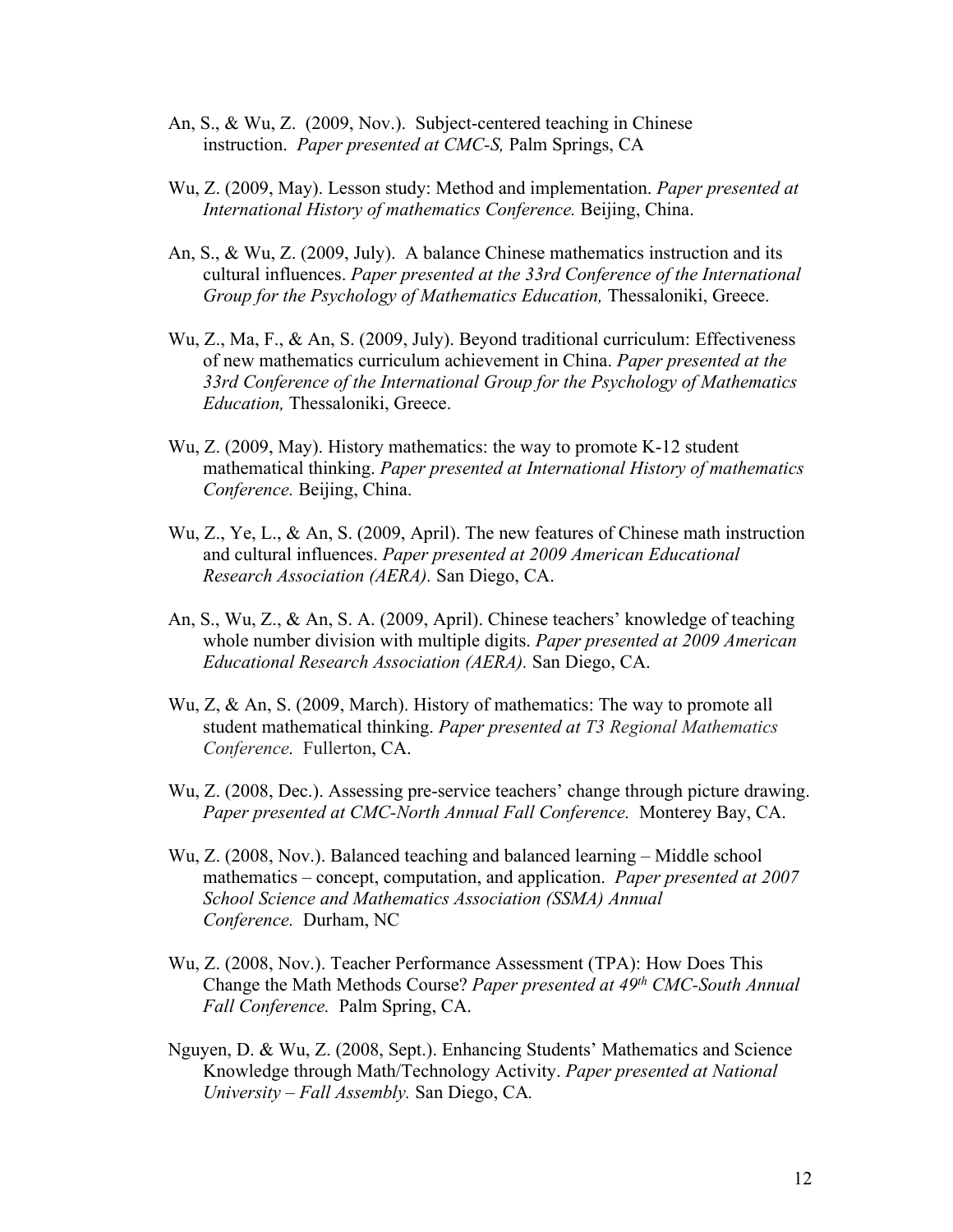- Wu, Z., & An, S. (2008, July). Using the Model-Strategy-Application Approach to Developing Pre-Service Teachers' Knowledge and Assessing Their Progress in Math Methods Courses. *Paper presented at 11th International Congress on Mathematics Education.* Monterrey, Mexico.
- An, S., & Wu, Z. (2008, July). Comparative Study on Modeling and Word Problem Application in Rational Numbers between U.S. and Chinese 6th Graders. *Paper presented at 11th International Congress on Mathematics Education.* Monterrey, Mexico.
- Wu, Z., & An, S. (2008, July). *The mirror of social and cultural influence in mathematics Assessment: research on the effects of the new mathematics curriculum and its practice in China.* Paper presented at ICME-11. Monterrey, México**.**
- Wu, Z., & Li, L. (2008, July). Sharpening Teaching Ability in K-8 Mathematics Classrooms. *Paper presented at 11th International Congress on Mathematics Education.* Monterrey, Mexico.
- Wu, Z., & An, S. (2008, April). Learning strategies in Chinese mathematics classroom. *Paper presented at American Educational Research Association Annual Conference.* New York.
- Acosta-Tello, E., & Wu, Z. (2008, March). Evaluating course design: Student input on effectiveness. *Paper presented at 20th Annual Lilly Conference on College & University Teaching – West.* Pomona, CA.
- Wu, Z. (2008, March). A Bridge For ELL Students Learning Mathematics: Multiple representations. *Paper presented at Orange County Mathematics Annual Conference.* Garden Grove, CA.
- Wu, Z., & An, S. (2007, November). Invention approach of K-8 mathematics instruction. *Paper presented at 48th CMC-South Annual Fall Conference.* Palm Spring, CA.
- Wu, Z. (2007, October). Using the MSA model to assess students' learning in rational numbers with intervention approach. *Paper presented at 2007 School Science and Mathematics Association (SSMA) Annual Conference.* Indianapolis, Indiana.
- Wu, Z. (2007, July). Mathematics assessment at middle school level. *Lecture at Middle school mathematics curriculum and instruction assessment training of Department of Education of PRC*. Qindao, Chin.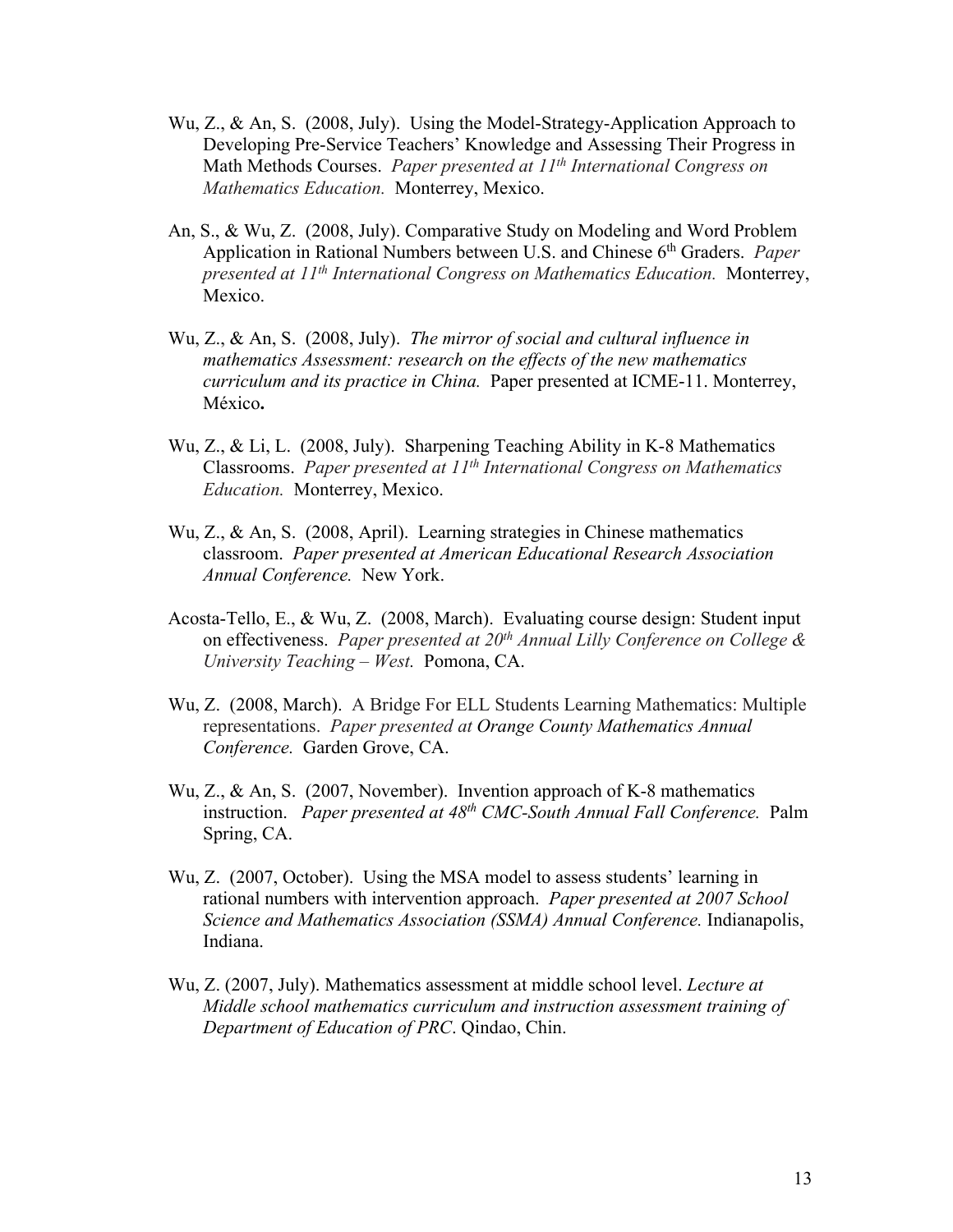- Wu, Z. (2007, July). Mathematics education research: past, present, and future. *Lecture at Tianjing Normal University (Tianjing) and Nanjing Normal University (Nanjing)*, China.
- Wu, Z. (2007, July). Algebraic thinking in elementary schools. *Lecture at Beijing Academy of Educational Science. Beijing*, China
- Wu, Z. (2007, April). Beyond Traditional Curriculum Effectiveness of New Mathematics Curriculum on Student Achievement in China. *Paper presented at 2007 AERA Annual Meeting. Chicago, IL.*
- Wu, Z. & An. S. (2007, April). The Effects of Research on the New Mathematics Curriculum and Its Practice in China. *Paper presented at NCTM 2007 Annual Meeting – Research Session. Atlanta, GA.*
- An, S. & Wu, Z. (2007, March). Conducting Open Class by Teacher Leaders Effective Professional Development Model in China. *Paper presented at NCSM 2007 Annual Meeting. Atlanta, GA.*
- Wu, Z. & An. S. (2007, Jan.). Sharpening Teaching Ability in Mathematics Classrooms. *Paper presented at Association of Mathematics Teacher Educators (AMTE) 11th Annual Conference. Irvine, CA.*
- Wu, Z., & An, S. (2006, Nov.). Using the Model-Strategy-Application approach to teaching elementary and middle school mathematics proficiently and effectively. *Paper presented at 47th CMC-South Annual Fall Conference.* Palm Spring, CA.
- Wu, Z., & An, S. (2006, Oct.). Teaching and assessing K-8 mathematics with understanding: Effects of the MSA approach. *Paper presented at 2006 SSMA Annual Conference. Missoula, MT.*
- Wu, Z., & An, S. (2006, Apr.). Mathematical word problems: A useful tool for assessing students' understanding. *Paper presented at 84th Annual Meeting of the National Council of Teachers of Mathematics*. St. Louis, MO.
- Wu, Z. (2006, April). Using the Model-Strategy-Application Approach to developing pre-service teachers' pedagogical content knowledge and assessing their progress. *Paper presented at 2006 AERA Annual Meeting.* San Francisco, CA.
- Wu, Z. (2005, Oct.). The study of learning and use mathematical representation in mathematics instruction. *Paper presented at 2005 SSMA Annual Conference, Fort Worth*. Dallas, TX.
- Wu, Z., An, S. & Wang, L. (2005, Aug.). Comparison study of integrating technology in mathematics teachers' knowledge and confidence between U.S. and Chinese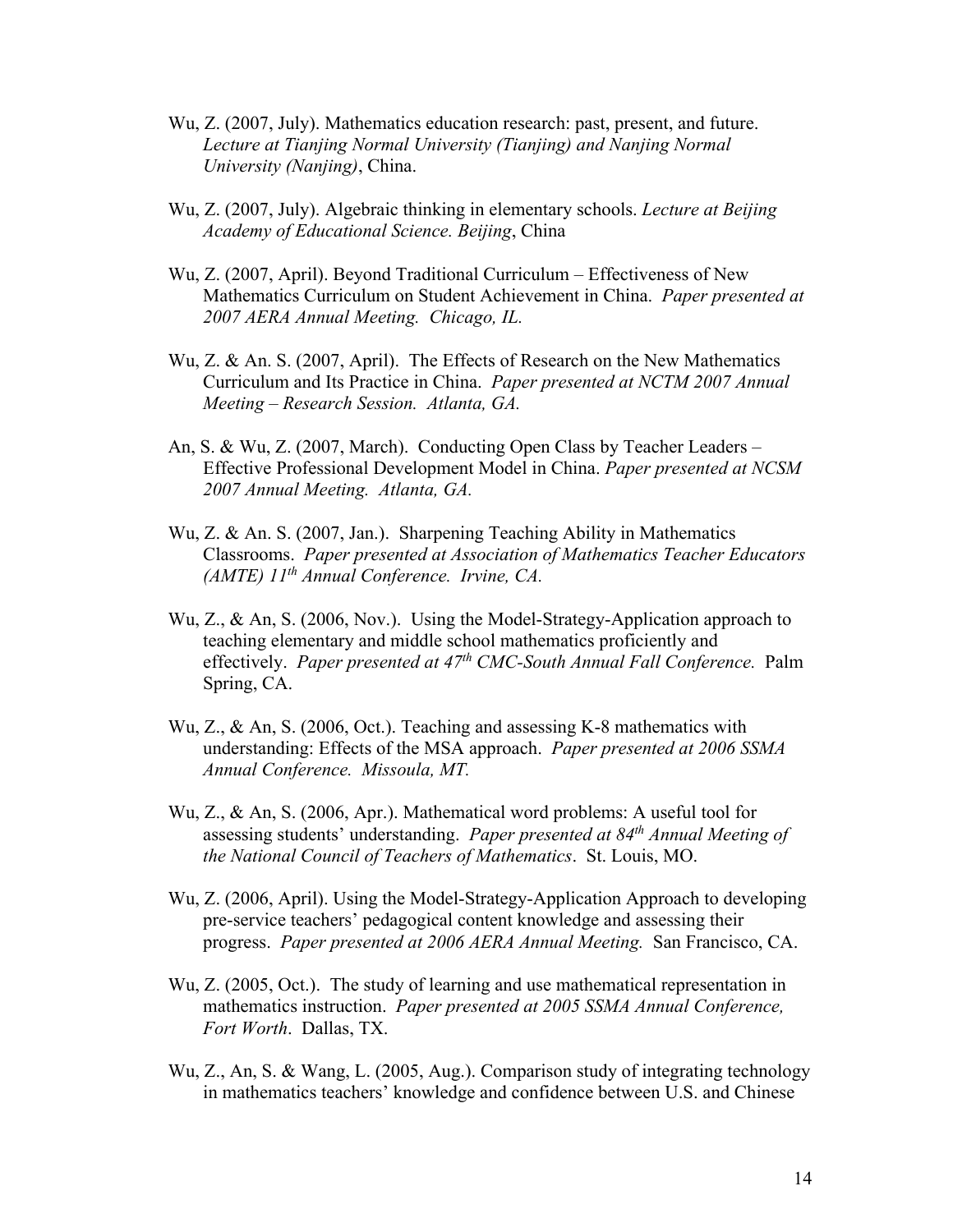teachers. *Third ICMI-East Asian Regional. Conference on Mathematics Education (EARCOME 3),* Shanghai, China.

- Wu, Z. (2005, April). The effect of "Open Class"- the new model of professional development on enhancing teachers' pedagogical content knowledge. *Paper presented at 2005 AERA Annual Meeting.* Montreal, Canada.
- Wu, Z. (2005, April). The study of middle school math teachers' use of and understanding math representation. *Paper presented at 2005 AERA Annual Meeting. Montreal, Canada.*
- Wu, Z., An, S., Wang, L., An, J, Zhang, Y., & Wei, J. (2005, April). Improving mathematics teachers' professional development – School-Based Teachers' Training Program in China. *Paper presented at 83rd Annual Meeting of the National Council of Teachers of Mathematics – Research Session.* Anaheim, CA.
- An, S., & Wu, Z. (2005, April). Developing proficiency in fraction operations: Chinese computational strategies*. Paper presented at 83rd Annual Meeting of the National Council of Teachers of Mathematics*. Anaheim, CA.
- Wu, Z. (2004, July). The study of elementary school students' algebraic thinking. Paper presented at 10<sup>th</sup> International Congress on Mathematics *Education*. Copenhagen, Denmark.
- Wu, Z. & Kulm, G. (2004, July). The Study of teachers' learning to use mathematical representation in teaching. *Paper presented at 10<sup>th</sup> International Congress on Mathematics Education.* Copenhagen, Denmark.
- Wu, Z. (2004, April). Enhancing elementary students' proficiency and promoting mathematics understanding. *Paper presented at American Educational Research Association (AERA) Annual Meeting.* San Diego, CA.
- Wu, Z., An, S., & Li, L. (2004, April). Improving mathematics proficiency in the classroom - Chinese mathematics lessons. *Paper presented at 82nd Annual Meeting of the National Council of Teachers of Mathematics – research session.* Philadelphia, PA.
- An, S. & Wu, Z. (2004, April). Teaching fractions from a Chinese perspective. *Paper presented at 82nd Annual Meeting of the National Council of Teachers of Mathematics.* Philadelphia, PA.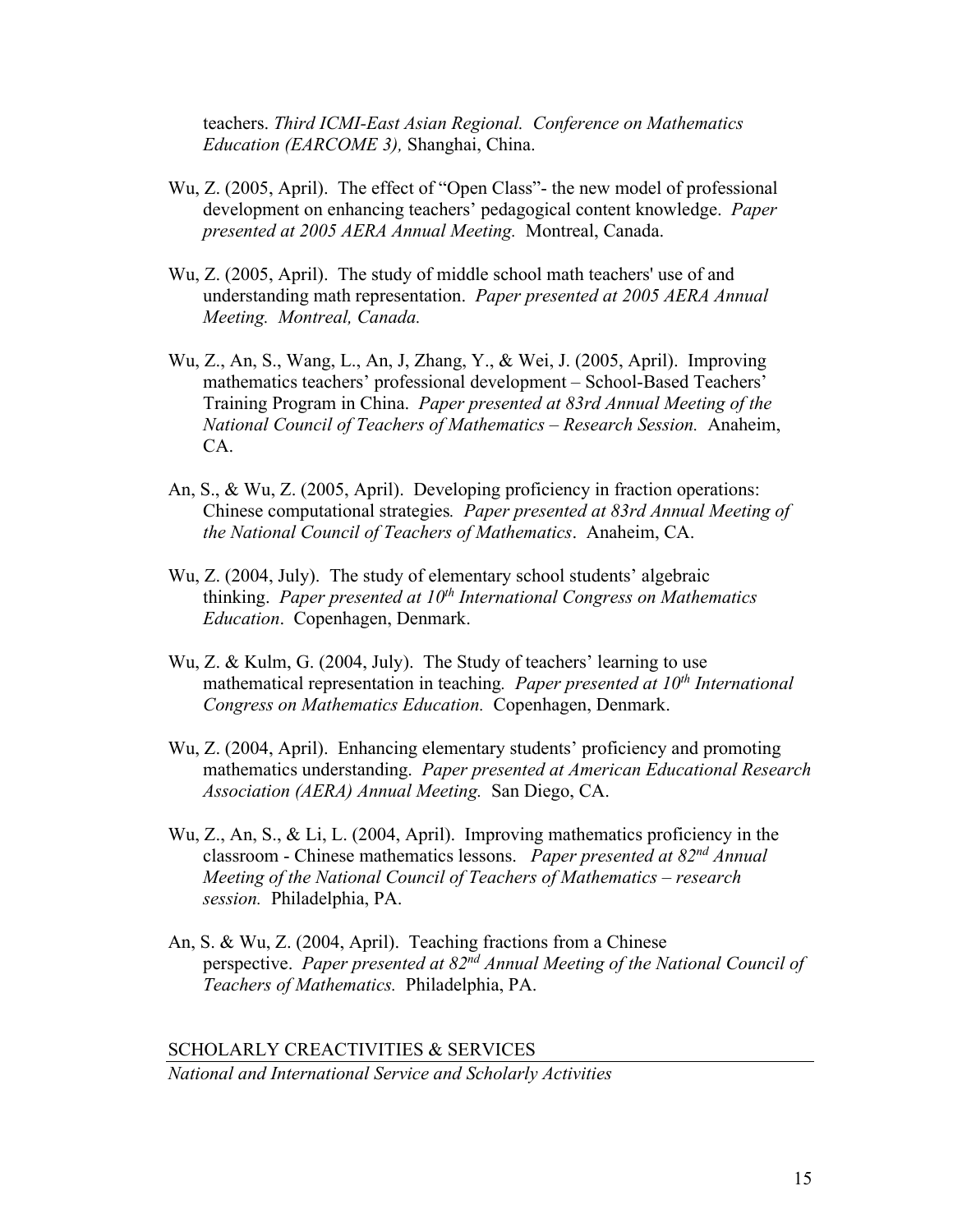- Invited to serve as a Member of CSULB Advisory Committee for International Training Program (2020 - )
- Board of director of School of Science and Mathematics Association (SSMA)  $(2010 - 2013)$
- Editor-in-chief of Journal of Research in Innovative Teaching & Learning  $(2018 - )$
- Innovative President of Chinese Scholars Association Southern California  $(2016 - 2017)$
- Director of Board of Chinese Scholars Association Southern California  $(2013 - 2015)$
- Served as a Mathematics Subject Matter Advisory Panel member for CA CSET Exam (Feb, 2013)
- Served as a chair for the Membership Committee of California Association of Mathematics Teacher Education (CAMTE) (2012-2014)
- Served as a Chair of the Discussion Group of Mathematical Modeling (DG14) at The 12th International Congress on Mathematics Education, the largest mathematics education conference in the world;
- Board of director of School of Science and Mathematics Association (SSMA)  $(2010 - 2013)$
- Served as a Judge for the Intel International Science and Engineering Fair (INTEL) since 2014
- Served as a Judge for the Orange County Science annual competition (OCSEF) since 2012
- Served as a Judge for the California State Science Fair (CSSF) since 2012
- Serving as a chair for Membership Committee of California Association of Mathematics Teacher Education (CAMTE) (2008-2010)
- Serving on financial and membership committee for *School Science and Mathematics Association* (SSMA) (2006 - 2008).
- Mathematics assessment item developer for Intel-Assess project (2006-2007).
- Invited by Beijing Academy of Education to provide a workshop on US mathematics teaching. Beijing, China. Summer 2007.
- Invited by the Education Department of Jiangsu Province, China to conduct Large-scale elementary school students' mathematics assessment project in China in January 2007.
- Invited by the Education Department of China to conduct Large-scale middle school students' mathematics assessment project in China in March 2006.
- Chaired a Division K session at the 2006 AERA Meeting in San Francisco, CA.
- Co-chaired a workshop on algebra teaching and learning of the International Program Committee (IPC) for the Third ICMI-East Asian Regional. Conference on Mathematics Education (EARCOME 3), Shanghai, China. August 7-12, 2005.
- A reviewer of *Teaching Children Mathematics* (NCTM) since 2006
- An associate director editor and member for *Editorial Board of Journal of Mathematics Education* since 2005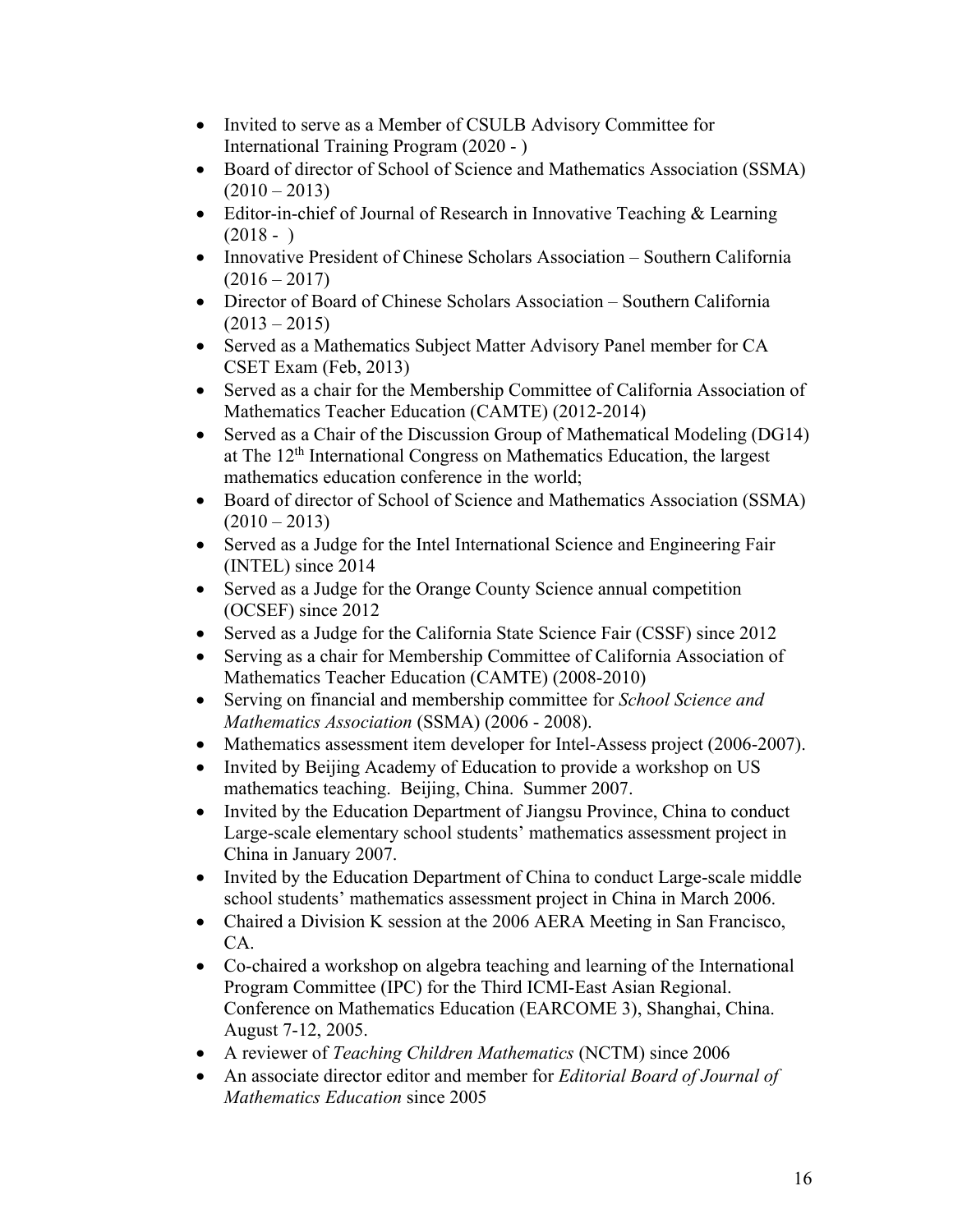### *Editorships & Reviewerships*

- Serve as an editor of Social Science for Academic Perspectives, the official journal of Chinese Scholars Association (2013 – present)
- Serving as an editor of Newsletter for International Group Psychology of Mathematics Education (PME) since January 2009.
- Invited to serve as Editorial Board member of Quaderni Di Ricerca in Didattca (Scienze Matematiche) since April 2008: [http://math.unipa.it/~grim/quaderno19\\_suppl\\_1.htm](http://math.unipa.it/%7Egrim/quaderno19_suppl_1.htm)
- Serving as an editor for *Journal of Mathematics Education (JME)* since fall 2008.
- Serving as an associated editor for *School of Science and Mathematics Journal (SSMJ)* since spring, 2008.
- Serve as an associate director editor for *Journal of Mathematics Education, China* since 2004.
- Serve as a reviewer for *Teaching Children Mathematics* (TCM) since 2006

## *Memberships and Offices Held on University Committees*

- Shared Governance Committee, National University (2015 present)
- Scholarship and Research Committee member, SOE, National University  $(2013 - present)$
- Graduate Associate & Adjunct Affairs Committee member, National University (2013 – present)
- Development of MAT Teaching Mathematics Program (2011)
- Development of TED 636 online instructional materials (2010 present)
- National University Research Council (2009-2012)
- National University Faculty Senate Committee -- Graduate Council Program Review Committee (2009 – 2010)
- Development of TED 622B online and onside instructional materials (PEP) National University (2008 - 2010)
- Development and Program coordinator of BA in Mathematics with Preliminary Single Subject Credentials - National University (2007 - present)
- National University Faculty Senate Committee -- Senate Academic Policy and Planning Committee (2008 - 2009)
- National University Chair of WASC Faculty Allocation and Deployment Committee (2007)
- National University NCATE Standards Committee (2007- present)
- A reviewer of Multiple subject CSET and single subject math CSET for Extended Learning of National University
- National University Faculty Senate Committee -- Review and Grievance Committee (2006 - 2008)

## PROFESSIONAL ORGANIZATIONS

Association for Supervision and Curriculum Development (ASCD) American Educational Research Association (AERA)